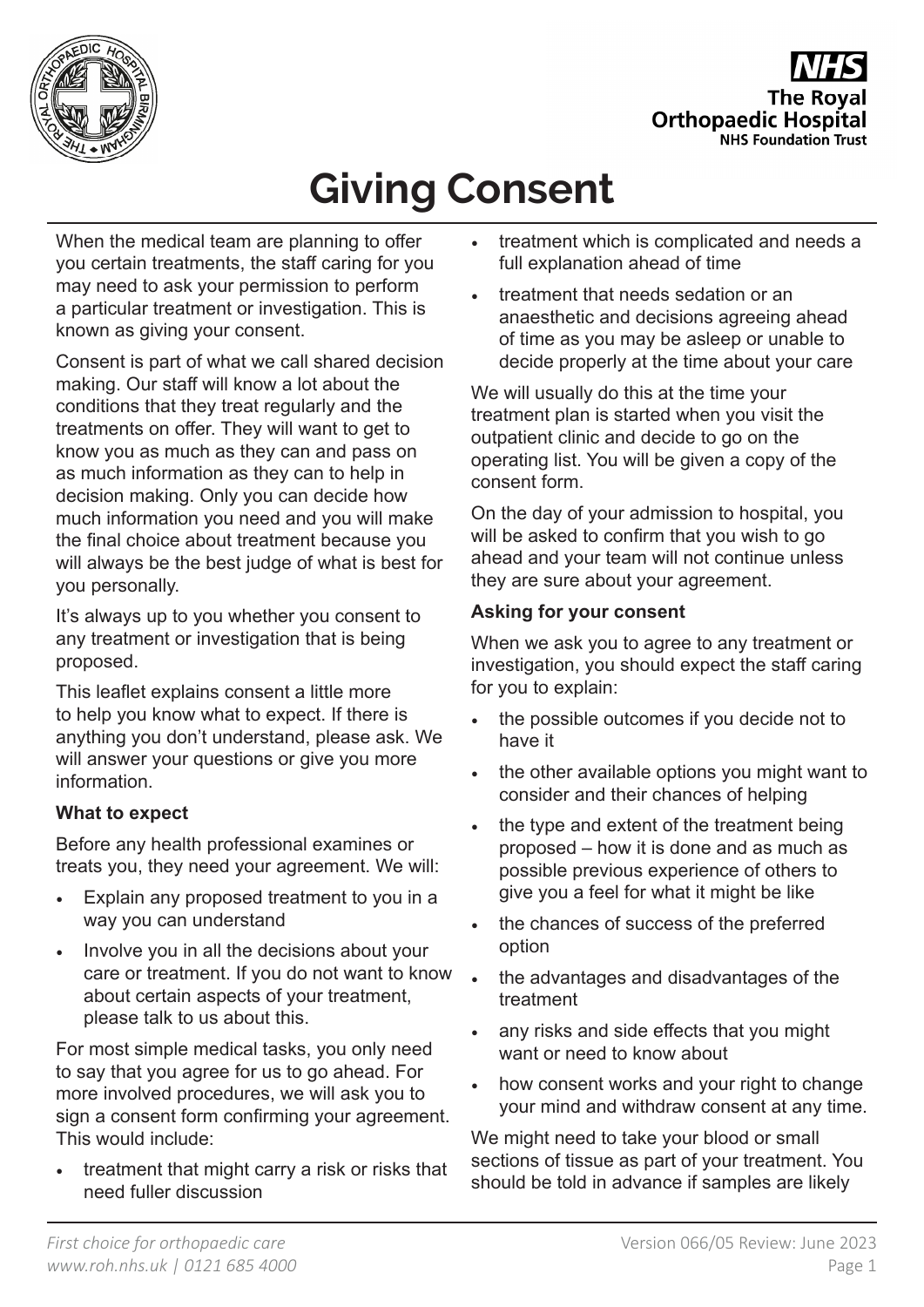

# **Giving Consent**

to be taken. These samples might also be used for teaching and research, although we will not use them in a way that can identify you unless we have your permission.

We sometimes use images, including x-rays, scans, photographs and videos, for teaching and research. Unless we have your permission, these will not be published or used in a way that can identify you. If you have any concerns about this, please talk to the staff caring for you.

## **What should I expect from the clinical team around consent?**

- You should have as much information you want or need to make your decision.
- You should have enough time to think about the information before committing to a decision.
- At the time of the procedure, your team should confirm with you that you have everything you need and are happy with your decision.

#### **What should I do if I am worried about consent?**

At the ROH, the lead for Consent is the Executive Medical Director. If you feel concerned at any stage about consent, please talk in the first instance to the clinician and the team looking after you. If you are still worried please contact the Executive Medical Director 0121 685 4000 extension 55166 or contact PALS on 0121 685 4128.

# **What if I need more information?**

- Ask questions at any time you wish to.
- If you're not sure about what you are being told, please call us so we can discuss the proposed treatment or investigation with you in more detail. It is not unusual to need to discuss medical treatments more than once.
- It is often a good idea to ask a relative or friend, or your nurse, to be with you when

your treatment is being explained. This will help you if you are discussing the treatment later.

- You might find it helpful to write down any questions you want to ask. It is important that we know about your concerns so that we can answer any questions.
- We can arrange for you to speak with someone in the language you need, or in sign language. For more information, please call the Appointments team on 0121 685 4186 if you are attending an outpatients appointment. If you require this for your admission, please contact your consultant's secretary on the number included on your admission letter.

#### **Making your decision or changing your mind**

For more involved procedures, where written consent is taken, we will usually plan for you to have time to think things over and to talk to friends, family carers or advisers. Please tell us if you want more time to think about what is being proposed. Although we may have recommended a particular treatment or investigation, the choice of which treatment option to take is yours alone. You will not be criticised or judged for the choices you make; we all have different views and values about how to approach our medical care. Similarly you do not have to agree to everything that is being proposed – you can "qualify" your agreement by saying any options you do not want to happen.

However, we cannot arrange a treatment to you if:

- It is not available
- We feel it is not suitable for your care

# **What if I change my mind?**

You can change your mind at any time, even if you have signed a consent form. Make sure you tell your doctor or the nurse in charge